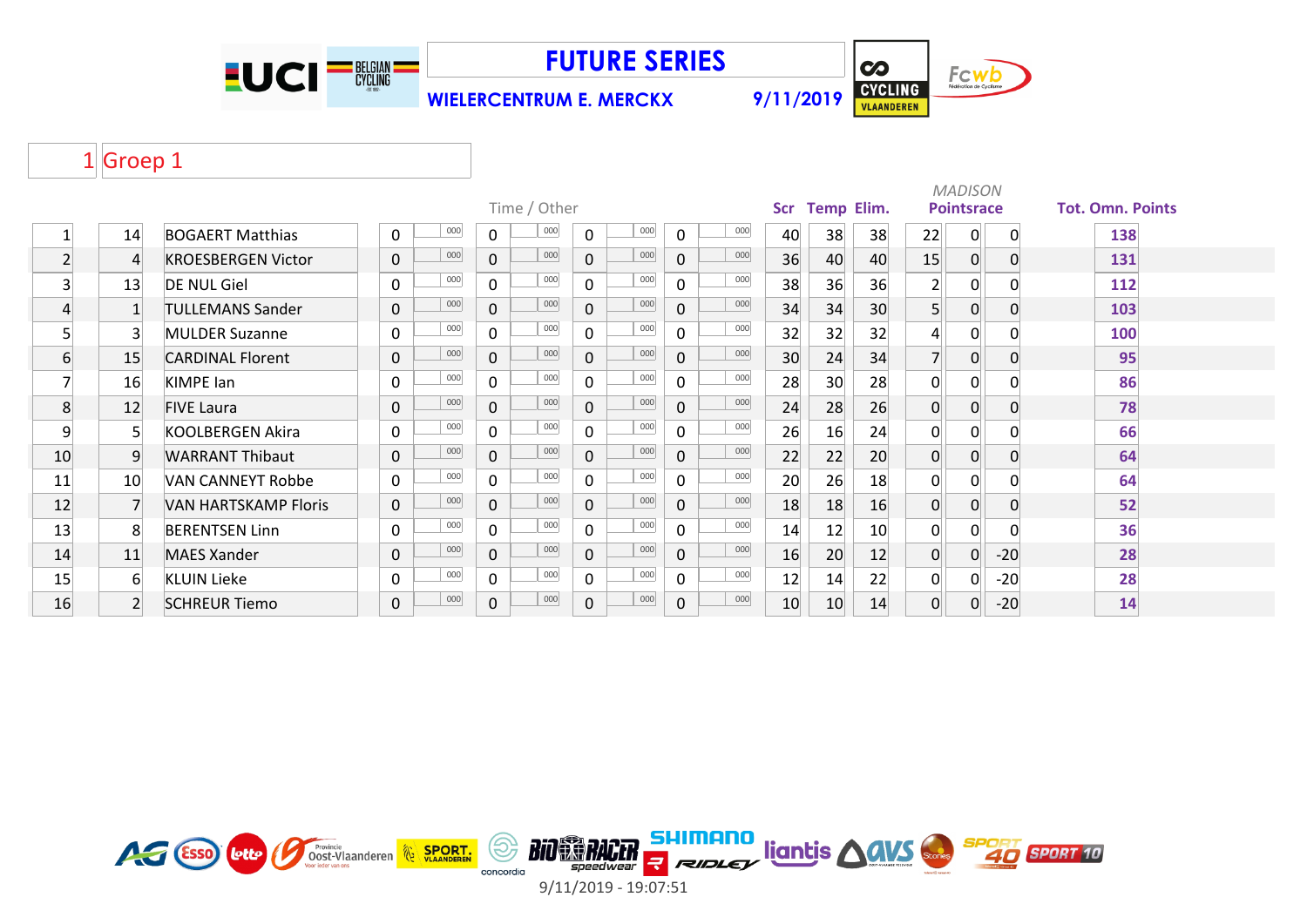

**WIELERCENTRUM E. MERCKX 9/11/2019**

 $\overline{\mathbf{c}}$ Fcwb CYCLING

# 2Groep 2

|                |    |                          |                    |                       |                       |             |     |                 |                  |                | <b>MADISON</b>   |                   |       |                         |  |
|----------------|----|--------------------------|--------------------|-----------------------|-----------------------|-------------|-----|-----------------|------------------|----------------|------------------|-------------------|-------|-------------------------|--|
|                |    |                          |                    | Time / Other          |                       |             |     | Scr             | Temp Elim.       |                |                  | <b>Pointsrace</b> |       | <b>Tot. Omn. Points</b> |  |
| 1              | 39 | <b>VAN DAMME Thibaut</b> | 000<br>$\mathbf 0$ | 000<br>0              | 000<br>0              | 0           | 000 | 40              | 40               | 34             | 18               | 0                 | 0     | 132                     |  |
| $\overline{2}$ | 34 | <b>BRUYNOOGHE Mathis</b> | 000<br>$\mathbf 0$ | 000<br>0              | 000<br>$\mathbf 0$    | 0           | 000 | 38              | 38               | 38             | $6 \overline{6}$ | 0                 | 0     | 120                     |  |
| 3              | 37 | <b>HOORENS Maurice</b>   | 000<br>$\mathbf 0$ | 000<br>$\overline{0}$ | 000<br>$\overline{0}$ | $\Omega$    | 000 | 22              | 34               | 40             | 10 <sup>1</sup>  | 0                 | 0     | 106                     |  |
| 4              | 35 | <b>DELCOMMUNE Jules</b>  | 000<br>$\mathbf 0$ | 000<br>$\overline{0}$ | 000<br>$\overline{0}$ | $\mathbf 0$ | 000 | 36              | 36               | 28             | $\overline{4}$   | 0                 | 0     | 104                     |  |
| 5              | 38 | <b>VAN CANNEYT Siebe</b> | 000<br>$\mathbf 0$ | 000<br>$\overline{0}$ | 000<br>$\mathbf{0}$   | 0           | 000 | 26              | 28               | 30             | 8                | 0                 |       | 92                      |  |
| 6              | 21 | <b>DE LINCEL Max</b>     | 000<br>$\mathbf 0$ | 000<br>$\overline{0}$ | 000<br>$\overline{0}$ | $\mathbf 0$ | 000 | 30 <sup>°</sup> | 22               | 36             | $\overline{4}$   | 0                 | 0     | 92                      |  |
| 7              | 31 | <b>EXPEELS Laerke</b>    | 000<br>$\mathbf 0$ | 000<br>$\overline{0}$ | 000<br>$\overline{0}$ | $\Omega$    | 000 | 32              | 32               | 14             | 5 <sup>1</sup>   | 0                 | 0     | 83                      |  |
| 8              | 24 | <b>WUURMAN Jade</b>      | 000<br>$\mathsf 0$ | 000<br>$\overline{0}$ | 000<br>$\overline{0}$ | $\mathbf 0$ | 000 | 34              | 24               | 22             | $\overline{2}$   | 0                 | 0     | 82                      |  |
| 9              | 27 | <b>CUTLER Pascal</b>     | 000<br>$\mathbf 0$ | 000<br>$\overline{0}$ | 000<br>$\mathsf{O}$   | 0           | 000 | 20              | 26               | 24             | 5 <sup>1</sup>   | $\mathbf 0$       | 0     | 75                      |  |
| 10             | 36 | <b>FEYS Devlin</b>       | 000<br>$\mathbf 0$ | 000<br>0              | 000<br>$\overline{0}$ | $\mathbf 0$ | 000 | 24              | 18               | 32             | $\overline{0}$   | $\overline{0}$    | 0     | 74                      |  |
| 11             | 33 | DE RIJK Esmee            | 000<br>$\mathbf 0$ | 000<br>$\overline{0}$ | 000<br>0              | $\Omega$    | 000 | 28              | 20               | 20             | $\overline{2}$   | 0                 | 0     | 70                      |  |
| 12             | 29 | <b>SEGBOER Quint</b>     | 000<br>$\mathbf 0$ | 000<br>$\overline{0}$ | 000<br>$\overline{0}$ | $\mathbf 0$ | 000 | 18              | 16               | 16             | $\overline{0}$   | $\overline{0}$    | 0     | 50                      |  |
| 13             | 30 | <b>TER HORST Koen</b>    | 000<br>$\mathbf 0$ | 000<br>0              | 000<br>$\overline{0}$ | $\Omega$    | 000 | 16              | 30               | 4              | $\mathbf 0$      | 0                 | O     | 50                      |  |
| 14             | 25 | ZIELSTRA Kaj             | 000<br>$\pmb{0}$   | 000<br>$\overline{0}$ | 000<br>$\overline{0}$ | $\mathbf 0$ | 000 | 14              | 14               | 18             | $\overline{0}$   | $\overline{0}$    | 0     | 46                      |  |
| 15             | 28 | <b>DEMUYT Lucas</b>      | 000<br>$\mathbf 0$ | 000<br>0              | 000<br>0              | 0           | 000 | 12              | 10               | 12             | $\mathbf 0$      | $\mathbf 0$       | 0     | 34                      |  |
| 16             | 22 | <b>WILLEMSEN Ruben</b>   | 000<br>$\mathbf 0$ | 000<br>$\overline{0}$ | 000<br>$\overline{0}$ | 0           | 000 | 10              | $\overline{4}$   | 10             | $\overline{0}$   | 0                 | 0     | 24                      |  |
| 17             | 40 | VAN HELLEMONDT Jasmijn   | 000<br>$\mathbf 0$ | 000<br>0              | 000<br>0              | $\Omega$    | 000 | $6 \mid$        | $6 \overline{6}$ | 6              | $\overline{2}$   | $\overline{0}$    | 0     | 20                      |  |
| 18             | 26 | <b>BASSA Mees</b>        | 000<br>$\pmb{0}$   | 000<br>0              | 000<br>0              | 0           | 000 | 2 <sup>1</sup>  | 12               | 26             | $\overline{0}$   | $\overline{0}$    | $-20$ | 20                      |  |
| 19             | 32 | VAN RIEMSDIJK Silje      | 000<br>$\mathbf 0$ | 000<br>$\overline{0}$ | 000<br>0              | $\Omega$    | 000 | 8               | 2 <sup>2</sup>   | 8              | $\overline{0}$   | $\overline{0}$    | 0     | 18                      |  |
| 20             | 23 | <b>WOLFERT Erik</b>      | 000<br>$\mathbf 0$ | 000<br>0              | 000<br>$\overline{0}$ | 0           | 000 | $\overline{4}$  | 8                | $\overline{2}$ | $\overline{0}$   | 0                 | 0     | 14                      |  |

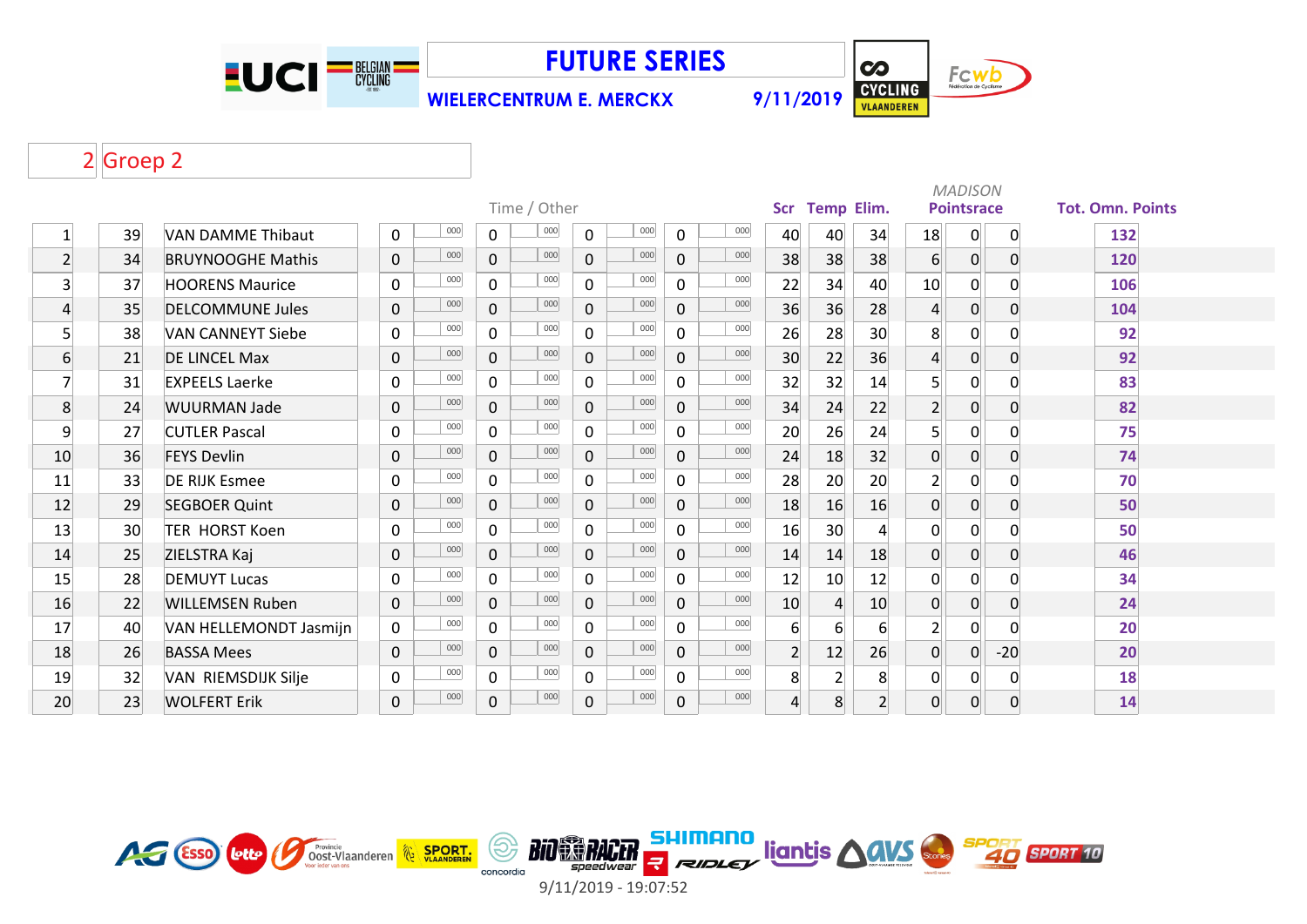

**WIELERCENTRUM E. MERCKX 9/11/2019**

**CO** Fcwb CYCLING

### Groep 3

|                |    |                            |              |     |                |     |                |     |                |     | <b>MADISON</b><br>Scr Temp Elim. |                |                |                |                   |                |                         |  |  |
|----------------|----|----------------------------|--------------|-----|----------------|-----|----------------|-----|----------------|-----|----------------------------------|----------------|----------------|----------------|-------------------|----------------|-------------------------|--|--|
|                |    |                            | Time / Other |     |                |     |                |     |                |     |                                  |                |                |                | <b>Pointsrace</b> |                | <b>Tot. Omn. Points</b> |  |  |
| $\mathbf{1}$   | 47 | <b>WESTBROEK Collin</b>    | 0            | 000 | $\mathbf 0$    | 000 | $\mathsf{O}$   | 000 | 0              | 000 | 32                               | 34             | 38             | 10             | $\mathbf{0}$      | $\mathbf 0$    | 114                     |  |  |
| $\overline{2}$ | 42 | <b>AZANTINLOW Martijn</b>  | $\mathbf 0$  | 000 | $\mathbf 0$    | 000 | $\mathbf 0$    | 000 | $\mathbf 0$    | 000 | 40                               | 40             | 12             | 21             | $\overline{0}$    | $\mathbf 0$    | 113                     |  |  |
| $\overline{3}$ | 43 | <b>BOSSCHIETER Ilija</b>   | $\mathbf 0$  | 000 | $\mathbf 0$    | 000 | $\mathbf 0$    | 000 | $\overline{0}$ | 000 | 30                               | 30             | 40             | 11             | 0                 | $\Omega$       | 111                     |  |  |
| $\overline{4}$ | 60 | <b>METTEPENNINGEN Arne</b> | $\mathbf 0$  | 000 | $\overline{0}$ | 000 | $\mathsf{O}$   | 000 | $\overline{0}$ | 000 | 36                               | 36             | 30             |                | 0                 | $\overline{0}$ | 109                     |  |  |
| 5 <sup>1</sup> | 50 | <b>AERNOUTS Nicolas</b>    | $\mathbf 0$  | 000 | $\mathbf 0$    | 000 | $\mathbf 0$    | 000 | $\mathbf 0$    | 000 | 38                               | 32             | 26             | 11             | 0                 | $\Omega$       | 107                     |  |  |
| 6              | 52 | <b>DE BOCK Aless</b>       | $\mathbf 0$  | 000 | $\overline{0}$ | 000 | $\overline{0}$ | 000 | $\overline{0}$ | 000 | 26                               | 38             | 16             | 12             | $\overline{0}$    | $\mathbf 0$    | 92                      |  |  |
| $\overline{7}$ | 48 | <b>WITTE Liam</b>          | $\mathbf 0$  | 000 | $\mathbf{0}$   | 000 | $\mathbf 0$    | 000 | $\mathbf 0$    | 000 | 28                               | 20             | 34             | $\overline{4}$ | 0                 | $\Omega$       | 86                      |  |  |
| 8              | 57 | <b>GABRIELS Jonas</b>      | $\mathbf 0$  | 000 | $\mathbf 0$    | 000 | $\mathbf{0}$   | 000 | $\mathbf 0$    | 000 | 34                               | 24             | 28             | 0              | $\overline{0}$    | $\mathbf 0$    | 86                      |  |  |
| 9              | 46 | <b>OORD Levi</b>           | $\mathbf 0$  | 000 | $\mathbf 0$    | 000 | $\mathbf 0$    | 000 | 0              | 000 | 20                               | 22             | 36             | $\Omega$       | 0                 | $\Omega$       | 78                      |  |  |
| 10             | 62 | <b>VANDERSTEENE Kobe</b>   | $\mathbf 0$  | 000 | $\mathbf 0$    | 000 | $\mathbf 0$    | 000 | $\mathbf{0}$   | 000 | 24                               | 16             | 32             | $\overline{0}$ | $\overline{0}$    | $\overline{0}$ | 72                      |  |  |
| 11             | 61 | <b>PUYPE Bram</b>          | $\mathbf 0$  | 000 | $\mathbf 0$    | 000 | $\mathbf 0$    | 000 | 0              | 000 | 16                               | 10             | 20             | $\mathbf{1}$   | 0                 | $\mathbf 0$    | 47                      |  |  |
| 12             | 41 | <b>DE BODE Staf</b>        | $\mathbf 0$  | 000 | $\overline{0}$ | 000 | $\overline{0}$ | 000 | $\overline{0}$ | 000 | 8                                | 12             | 24             | $\overline{0}$ | $\overline{0}$    | $\mathbf 0$    | 44                      |  |  |
| 13             | 54 | D'HOOGHE Nicolas           | $\mathbf{0}$ | 000 | $\mathbf 0$    | 000 | $\mathbf 0$    | 000 | $\mathbf 0$    | 000 | 12                               | 26             | $\mathbf{1}$   | 0              | $\mathsf{O}$      | $\Omega$       | 39                      |  |  |
| 14             | 44 | <b>DEMUYT Floris</b>       | $\mathbf 0$  | 000 | $\overline{0}$ | 000 | $\overline{0}$ | 000 | $\overline{0}$ | 000 | 22                               | 14             | $\overline{2}$ | 0              | $\overline{0}$    | $\Omega$       | 38                      |  |  |
| 15             | 53 | <b>WARRANT Robin</b>       | 0            | 000 | $\mathbf 0$    | 000 | $\mathsf{O}$   | 000 | $\mathbf 0$    | 000 | 18                               | $\overline{4}$ | 10             | 0              | $\mathsf{O}$      | $\mathbf{0}$   | 32                      |  |  |
| 16             | 56 | <b>FAUTE Arnaud</b>        | $\mathbf 0$  | 000 | $\mathbf 0$    | 000 | $\mathsf{O}$   | 000 | 0              | 000 | $\overline{4}$                   | 18             | 8              | $\overline{0}$ | $\overline{0}$    | $\mathbf 0$    | 30                      |  |  |
| 17             | 45 | <b>ERBERVELD Jorik</b>     | 0            | 000 | $\mathbf 0$    | 000 | $\mathbf 0$    | 000 | 0              | 000 | 14                               | 8              | $\mathbf{1}$   | $\Omega$       | 0                 | $\Omega$       | 23                      |  |  |
| 18             | 63 | <b>VANSPRINGEL Mats</b>    | $\mathbf 0$  | 000 | $\overline{0}$ | 000 | $\mathbf 0$    | 000 | $\mathbf{0}$   | 000 | 10                               | 6 <sup>1</sup> | $\overline{4}$ | $\overline{0}$ | $\mathbf{0}$      | $\overline{0}$ | 20                      |  |  |
| 19             | 49 | <b>VAN DER ZWART Duco</b>  | $\mathbf 0$  | 000 | $\mathbf 0$    | 000 | $\mathbf 0$    | 000 | $\overline{0}$ | 000 | $6 \overline{6}$                 | $\mathbf{1}$   | 22             | $\overline{0}$ | $\mathsf{O}$      | $-20$          | 9                       |  |  |
| 20             | 58 | <b>MAES Luca</b>           | $\mathbf 0$  | 000 | $\mathbf{0}$   | 000 | $\overline{0}$ | 000 | $\overline{0}$ | 000 | $\overline{2}$                   | $\overline{2}$ | 18             | $\overline{0}$ | $\overline{0}$    | $-20$          |                         |  |  |
| 21             | 59 | <b>MANNAERT Kiandro</b>    | $\mathbf 0$  | 000 | $\mathbf 0$    | 000 | $\mathbf 0$    | 000 | $\mathbf 0$    | 000 |                                  | $\vert$ 1      | 6              | 0              | 0                 | $-20$          | $-12$                   |  |  |
| 22             | 51 | <b>AMBRAWO Mauro</b>       | $\mathbf 0$  | 000 | $\mathbf 0$    | 000 | 0              | 000 | 0              | 000 |                                  | $\mathbf{1}$   | 14             | $\Omega$       | $\overline{0}$    | $-40$          | $-24$                   |  |  |

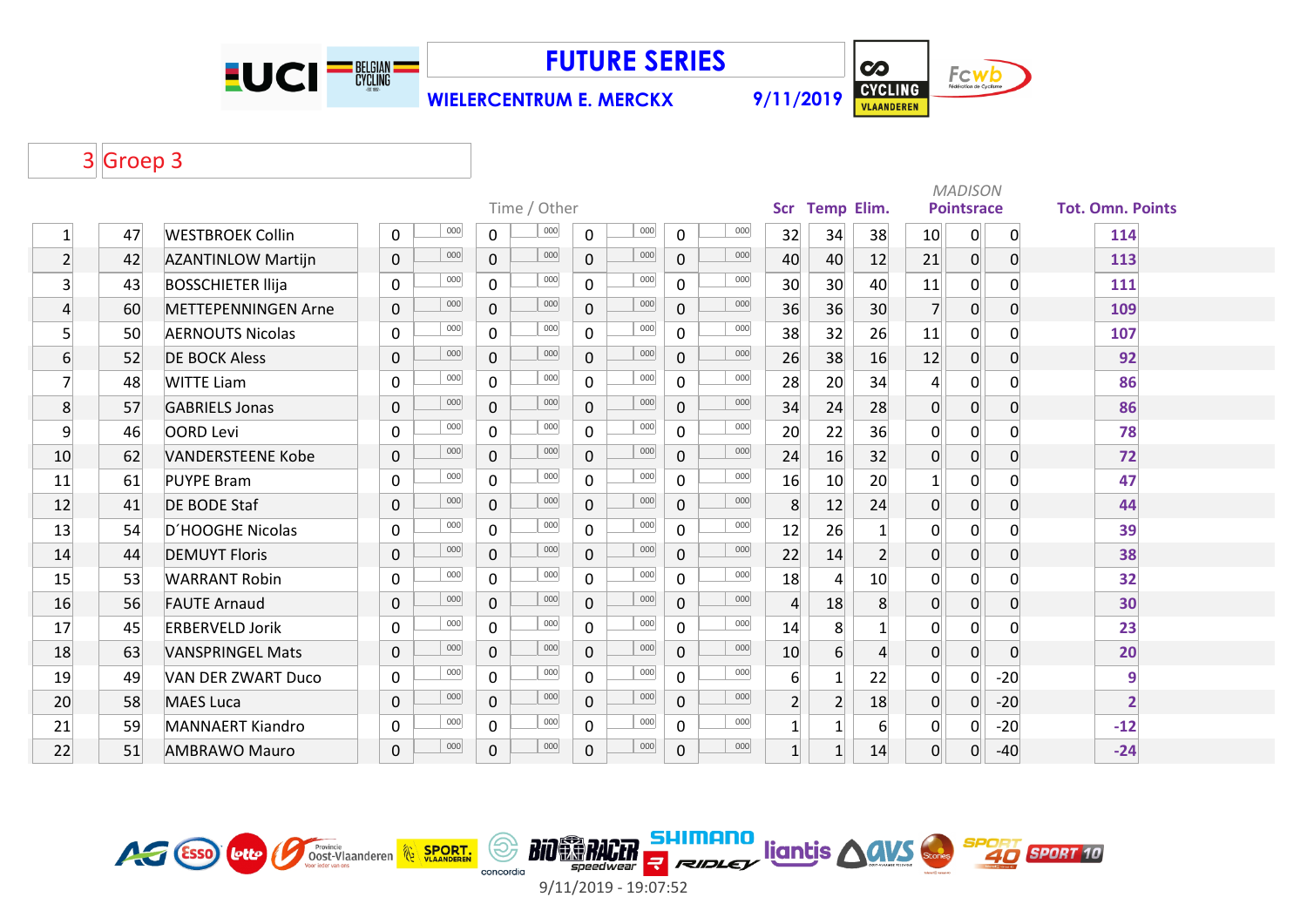

**WIELERCENTRUM E. MERCKX 9/11/2019**



HIMANO ligntis AGUS SPORT SPORT 10

#### NIEUWELINGEN

|                 |    |                             |                            |                |                       |     |                |     |                  |                  |                  |                | <b>MADISON</b><br><b>Temp Elim.</b><br><b>Pointsrace</b> |                |                         |  |  |  |  |  |
|-----------------|----|-----------------------------|----------------------------|----------------|-----------------------|-----|----------------|-----|------------------|------------------|------------------|----------------|----------------------------------------------------------|----------------|-------------------------|--|--|--|--|--|
|                 |    |                             | Time / Other<br><b>Scr</b> |                |                       |     |                |     |                  |                  |                  |                |                                                          |                | <b>Tot. Omn. Points</b> |  |  |  |  |  |
| $\mathbf{1}$    | 82 | <b>ROKS Axel</b>            | 000<br>0                   | $\overline{0}$ | 000<br>$\mathsf{O}$   | 000 | 0              | 000 | 38               | 36               | 40               | 8              | $\overline{0}$                                           | $\overline{0}$ | 122                     |  |  |  |  |  |
| $\overline{2}$  | 89 | <b>LETEN Inias</b>          | 000<br>0                   | $\overline{0}$ | 000<br>$\overline{0}$ | 000 | $\overline{0}$ | 000 | 36               | 38               | 32               | 8 <sup>1</sup> | $\overline{0}$                                           | $\overline{0}$ | 114                     |  |  |  |  |  |
| $\overline{3}$  | 76 | <b>HEZEMAN Stijn</b>        | 000<br>$\overline{0}$      | $\overline{0}$ | 000<br>$\mathsf{O}$   | 000 | $\mathbf 0$    | 000 | 20               | 40               | 38               | 10             | $\overline{0}$                                           | $\Omega$       | 108                     |  |  |  |  |  |
| $\overline{4}$  | 78 | <b>KISTERS Chris</b>        | 000<br>$\pmb{0}$           | $\overline{0}$ | 000<br>$\mathsf{O}$   | 000 | 0              | 000 | 40               | 26               | 28               | 5 <sup>1</sup> | $\overline{0}$                                           | $\overline{0}$ | 99                      |  |  |  |  |  |
| 5 <sup>1</sup>  | 80 | <b>MULDER Martijn</b>       | 000<br>$\mathbf 0$         | $\overline{0}$ | 000<br>$\mathsf{O}$   | 000 | 0              | 000 | 30               | 32               | 22               | $\overline{7}$ | $\overline{0}$                                           | $\mathbf{0}$   | 91                      |  |  |  |  |  |
| $6 \overline{}$ | 87 | <b>JONCKHEERE Jarne</b>     | 000<br>$\mathbf 0$         | $\overline{0}$ | 000<br>$\overline{0}$ | 000 | $\overline{0}$ | 000 | 26               | 30               | 26               | 5 <sup>1</sup> | $\overline{0}$                                           | $\overline{0}$ | 87                      |  |  |  |  |  |
| $\overline{7}$  | 84 | <b>BAERT Basiel</b>         | 000<br>$\mathbf 0$         | $\overline{0}$ | 000<br>$\mathsf{O}$   | 000 | $\mathbf 0$    | 000 | 24               | 24               | 36               | 0              | $\overline{0}$                                           | $\Omega$       | 84                      |  |  |  |  |  |
| 8               | 71 | <b>WILLEMSEN Justus</b>     | 000<br>0                   | $\overline{0}$ | 000<br>$\mathsf{O}$   | 000 | $\mathbf 0$    | 000 | 16               | 34               | 30               | 3 <sup>1</sup> | 0                                                        | $\overline{0}$ | 83                      |  |  |  |  |  |
| 9               | 91 | <b>SNOEKS Baptiste</b>      | 000<br>$\mathbf 0$         | $\overline{0}$ | 000<br>$\mathbf 0$    | 000 | $\mathbf 0$    | 000 | 22               | 28               | 24               | $6 \mid$       | $\overline{0}$                                           | 0              | 80                      |  |  |  |  |  |
| 10              | 79 | <b>VAN MELIS Laszlo</b>     | 000<br>0                   | $\overline{0}$ | 000<br>$\overline{0}$ | 000 | $\mathbf 0$    | 000 | 34               | 22               | 12               | 2 <sup>1</sup> | 0                                                        | $\overline{0}$ | 70                      |  |  |  |  |  |
| 11              | 88 | L'EAU Michiel               | 000<br>$\mathbf 0$         | $\overline{0}$ | 000<br>$\Omega$       | 000 | $\Omega$       | 000 | 14               | 18               | 34               | 0              | $\mathbf 0$                                              | $\Omega$       | 66                      |  |  |  |  |  |
| 12              | 92 | <b>SOENENS Leyton</b>       | 000<br>0                   | $\overline{0}$ | 000<br>$\overline{0}$ | 000 | 0              | 000 | 28               | 14               | 18               | $\overline{0}$ | $\overline{0}$                                           | $\Omega$       | 60                      |  |  |  |  |  |
| 13              | 85 | <b>DE SCHRIJVER Runar</b>   | 000<br>0                   | 0              | 000<br>$\mathsf{O}$   | 000 | $\mathsf{O}$   | 000 | 32               | 12               | 10               | 0              | $\overline{0}$                                           | $\Omega$       | 54                      |  |  |  |  |  |
| 14              | 94 | <b>QUADVLIEG Quinn</b>      | 000<br>0                   | $\overline{0}$ | 000<br>$\mathsf{O}$   | 000 | $\mathbf 0$    | 000 | 8                | 20               | 8                | $1\vert$       | $\overline{0}$                                           | $\overline{0}$ | 37                      |  |  |  |  |  |
| 15              | 83 | <b>DE LIL Ronan</b>         | 000<br>0                   | $\mathbf 0$    | 000<br>$\mathsf{O}$   | 000 | $\mathbf 0$    | 000 | 10               | $1\overline{ }$  | 16               | $\mathsf{O}$   | $\overline{0}$                                           | $\Omega$       | 27                      |  |  |  |  |  |
| 16              | 90 | <b>VAN OUDENHOVE Stian</b>  | 000<br>$\mathbf 0$         | $\overline{0}$ | 000<br>$\mathbf 0$    | 000 | $\mathbf{0}$   | 000 | 18               | 8 <sup>1</sup>   | $1\overline{ }$  | $\overline{0}$ | $\overline{0}$                                           | $\Omega$       | 27                      |  |  |  |  |  |
| 17              | 74 | <b>ENGELHARD Thomas</b>     | 000<br>$\mathbf 0$         | $\overline{0}$ | 000<br>0              | 000 | $\mathbf 0$    | 000 | $\overline{4}$   | 16               |                  | $\overline{0}$ | $\overline{0}$                                           | $\Omega$       | 21                      |  |  |  |  |  |
| 18              | 77 | <b>KEUR Sil</b>             | 000<br>$\overline{0}$      | $\overline{0}$ | 000<br>$\mathsf{O}$   | 000 | $\overline{0}$ | 000 | $1\overline{ }$  | $6 \overline{6}$ | 14               | $\overline{0}$ | 0                                                        | $\Omega$       | 21                      |  |  |  |  |  |
| 19              | 75 | <b>GROEN Thijmen</b>        | 000<br>0                   | $\overline{0}$ | 000<br>$\mathbf 0$    | 000 | $\mathbf 0$    | 000 | $\mathbf{1}$     | 10               | $6 \overline{6}$ | 0              | $\overline{0}$                                           | $\Omega$       | 17                      |  |  |  |  |  |
| 20              | 72 | <b>BERENTSEN Stijn</b>      | 000<br>$\mathbf 0$         | $\overline{0}$ | 000<br>$\mathbf 0$    | 000 | $\mathbf{0}$   | 000 | 12               | $\overline{4}$   | $1\vert$         | 0              | $\overline{0}$                                           | $\Omega$       | 17                      |  |  |  |  |  |
| 21              | 81 | <b>BEISHUIZEN Hugo</b>      | 000<br>0                   | $\overline{0}$ | 000<br>$\Omega$       | 000 | $\mathbf 0$    | 000 | $6 \overline{6}$ | 2 <sup>1</sup>   | $\Delta$         | 0              | $\overline{0}$                                           | $\Omega$       | 12                      |  |  |  |  |  |
| 22              | 93 | <b>VANEECKHOUTTE Victor</b> | 000<br>0                   | $\overline{0}$ | 000<br>$\overline{0}$ | 000 | 0              | 000 | $\overline{2}$   | 1                | 2 <sup>1</sup>   | $\overline{0}$ | $\overline{0}$                                           | $\overline{0}$ | 5                       |  |  |  |  |  |
| 23              | 86 | <b>GOVAERT Tanghi</b>       | 000<br>0                   | $\overline{0}$ | 000<br>0              | 000 | $\mathsf{O}$   | 000 | $\vert$ 1        | $1\overline{ }$  |                  | 0              | $\mathbf 0$                                              | $\Omega$       | 3                       |  |  |  |  |  |
| 24              | 73 | <b>VAN DEN BULK Bas</b>     | 000<br>0                   | $\mathbf{0}$   | 000<br>$\mathbf 0$    | 000 | 0              | 000 | $1\overline{ }$  | 1                | 20               | $\overline{0}$ | $\overline{0}$                                           | $-20$          | $\overline{2}$          |  |  |  |  |  |





(\$)

concordia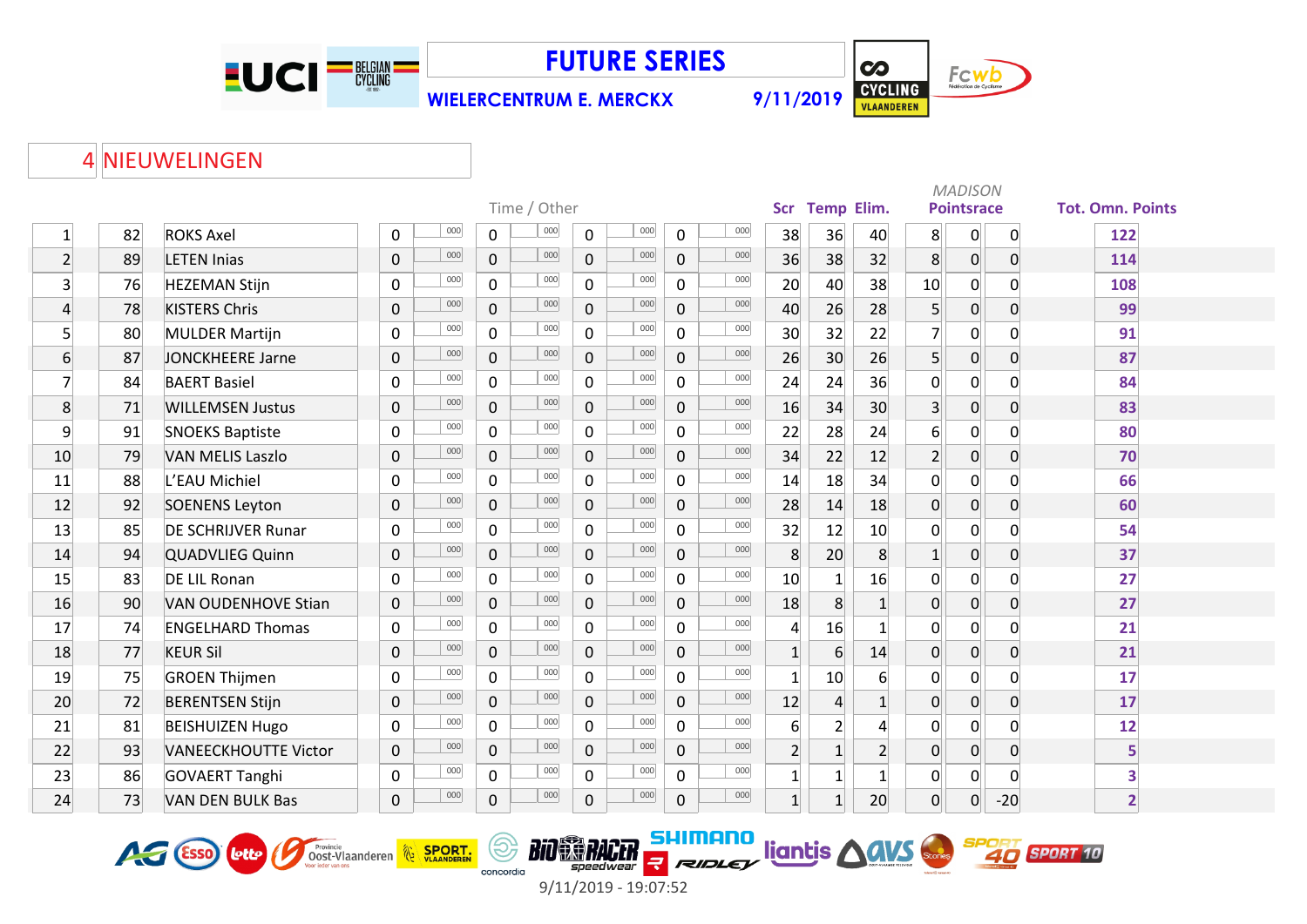

**WIELERCENTRUM E. MERCKX 9/11/2019**



# 5 DAMES JEUGD

|                         |              |                            |             |     |                |              |                |     |                |     |    |                |                 |                   | <b>MADISON</b>    |                |                         |  |
|-------------------------|--------------|----------------------------|-------------|-----|----------------|--------------|----------------|-----|----------------|-----|----|----------------|-----------------|-------------------|-------------------|----------------|-------------------------|--|
|                         |              |                            |             |     |                | Time / Other |                |     |                |     |    | Scr Temp Elim. |                 |                   | <b>Pointsrace</b> |                | <b>Tot. Omn. Points</b> |  |
| $\mathbf{1}$            | 109          | VAN DER WOLF Babette       | $\mathbf 0$ | 000 | 0              | 000          | 0              | 000 | 0              | 000 | 40 | 40             | 40              | 22                | $\mathbf 0$       | $\mathbf 0$    | 142                     |  |
| $\overline{2}$          | 108          | <b>OOLDERS Nina</b>        | $\mathbf 0$ | 000 | $\mathbf 0$    | 000          | $\overline{0}$ | 000 | $\mathbf 0$    | 000 | 38 | 38             | 24              | 13                | $\overline{0}$    | $\overline{0}$ | 113                     |  |
| $\overline{\mathbf{3}}$ | 104          | <b>PUYPE Laura</b>         | $\mathbf 0$ | 000 | $\overline{0}$ | 000          | $\overline{0}$ | 000 | $\mathbf 0$    | 000 | 34 | 32             | 38              | $\overline{3}$    | $\overline{0}$    | 0              | 107                     |  |
| 4                       | 106          | LINTHOUDT Jade             | $\pmb{0}$   | 000 | $\mathbf 0$    | 000          | $\overline{0}$ | 000 | $\mathbf 0$    | 000 | 32 | 36             | 28              | $\overline{9}$    | $\overline{0}$    | $\overline{0}$ | 105                     |  |
| $5\overline{)}$         | 110          | <b>HOOLWERF Emma</b>       | $\mathbf 0$ | 000 | $\overline{0}$ | 000          | 0              | 000 | 0              | 000 | 36 | 34             | 32              | $\mathbf{1}$      | $\boldsymbol{0}$  | $\overline{0}$ | 103                     |  |
| $6 \overline{6}$        | 107          | <b>FEYS Malaika</b>        | $\mathbf 0$ | 000 | $\overline{0}$ | 000          | $\overline{0}$ | 000 | $\overline{0}$ | 000 | 28 | 30             | 36              | $\overline{7}$    | 0                 | 0              | 101                     |  |
| $\overline{7}$          | 102          | <b>KOENE Marit</b>         | $\mathbf 0$ | 000 | $\mathbf 0$    | 000          | $\overline{0}$ | 000 | $\mathbf 0$    | 000 | 30 | 22             | 30              | $\overline{0}$    | $\overline{0}$    | 0              | 82                      |  |
| 8                       | 121          | <b>VAN GIJSEL Dewy</b>     | $\mathbf 0$ | 000 | $\mathbf 0$    | 000          | $\overline{0}$ | 000 | $\mathbf 0$    | 000 | 22 | 24             | 26              | $\overline{0}$    | 0                 | 0              | 72                      |  |
| 9                       | 105          | <b>KUIPER Loïs</b>         | $\mathbf 0$ | 000 | $\mathbf 0$    | 000          | 0              | 000 | 0              | 000 | 26 | 26             | 22              | $\overline{0}$    | 0                 | $-20$          | 54                      |  |
| 10                      | 101          | <b>HUIJBERS Roos</b>       | $\pmb{0}$   | 000 | $\mathbf 0$    | 000          | 0              | 000 | $\mathbf 0$    | 000 | 24 | 28             | 20              | $\overline{0}$    | $\overline{0}$    | $-40$          | 32                      |  |
|                         |              |                            |             |     |                |              |                |     |                |     |    |                |                 |                   | <b>MADISON</b>    |                |                         |  |
|                         | Time / Other |                            |             |     |                |              |                |     |                |     |    |                | Scr Temp Elim.  | <b>Pointsrace</b> |                   |                | <b>Tot. Omn. Points</b> |  |
| $\mathbf{1}$            | 114          | <b>HENGEVELD Daniek</b>    | $\mathbf 0$ | 000 | 0              | 000          | 0              | 000 | $\mathbf 0$    | 000 | 38 | 40             | 38              | 13                | $\overline{0}$    | $\mathbf 0$    | 129                     |  |
| $\overline{2}$          | 120          | DE CLERCQ Katrijn          | $\pmb{0}$   | 000 | $\mathbf 0$    | 000          | $\overline{0}$ | 000 | $\mathbf 0$    | 000 | 30 | 38             | 34              | 13                | $\overline{0}$    | $\mathbf 0$    | 115                     |  |
| $\overline{\mathbf{3}}$ | 111          | <b>UIJEN Elise</b>         | $\mathbf 0$ | 000 | $\mathbf 0$    | 000          | 0              | 000 | $\Omega$       | 000 | 32 | 36             | 40              | $6 \overline{}$   | $\overline{0}$    | $\overline{0}$ | 114                     |  |
| $\overline{4}$          | 117          | <b>VANHOVE Marith</b>      | $\mathbf 0$ | 000 | $\mathbf 0$    | 000          | $\overline{0}$ | 000 | $\mathbf 0$    | 000 | 40 | 28             | 32              | 11                | $\overline{0}$    | $\overline{0}$ | 111                     |  |
| $\mathsf{S}$            | 115          | VAN DER MOLEN Yuli         | $\mathbf 0$ | 000 | $\mathbf 0$    | 000          | $\overline{0}$ | 000 | 0              | 000 | 28 | 32             | 36              | 10                | $\overline{0}$    | 0              | 106                     |  |
| $6 \overline{6}$        | 122          | VAN CONINCKXLOEY Jolien    | $\pmb{0}$   | 000 | $\pmb{0}$      | 000          | 0              | 000 | $\pmb{0}$      | 000 | 34 | 34             | 30 <sup>°</sup> | $\overline{2}$    | $\overline{0}$    | $\mathbf 0$    | 100                     |  |
| $\overline{7}$          | 124          | DE RIJK Joyce              | $\mathbf 0$ | 000 | 0              | 000          | 0              | 000 | 0              | 000 | 24 | 30             | 26              | $\mathbf 0$       | $\overline{0}$    | 0              | 80                      |  |
| 8                       | 123          | <b>VAN DE PAAR Ines</b>    | $\mathbf 0$ | 000 | $\overline{0}$ | 000          | $\overline{0}$ | 000 | $\overline{0}$ | 000 | 36 | 24             | 18              | $\overline{0}$    | $\overline{0}$    | 0              | 78                      |  |
| 9                       | 116          | <b>STRUIK Misha</b>        | $\mathbf 0$ | 000 | 0              | 000          | 0              | 000 | 0              | 000 | 22 | 26             | 28              | $\mathbf 0$       | $\overline{0}$    | 0              | 76                      |  |
| 10                      | 119          | <b>BOSKAMP Lente</b>       | $\mathbf 0$ | 000 | $\mathbf 0$    | 000          | $\overline{0}$ | 000 | $\mathbf 0$    | 000 | 26 | 22             | 24              | $\overline{0}$    | 0                 | $\overline{0}$ | 72                      |  |
| 11                      | 118          | <b>WEBER Fenna</b>         | $\mathbf 0$ | 000 | $\mathbf 0$    | 000          | 0              | 000 | $\mathbf 0$    | 000 | 18 | 20             | 22              | $\mathbf 0$       | 0                 | $-20$          | 40                      |  |
| 12                      | 112          | <b>VAN DER DRIFT Tanja</b> | $\mathbf 0$ | 000 | $\pmb{0}$      | 000          | 0              | 000 | $\mathbf 0$    | 000 | 20 | 16             | 16              | $\overline{0}$    | $\overline{0}$    | $-20$          | 32                      |  |





9/11/2019 - 19:07:52